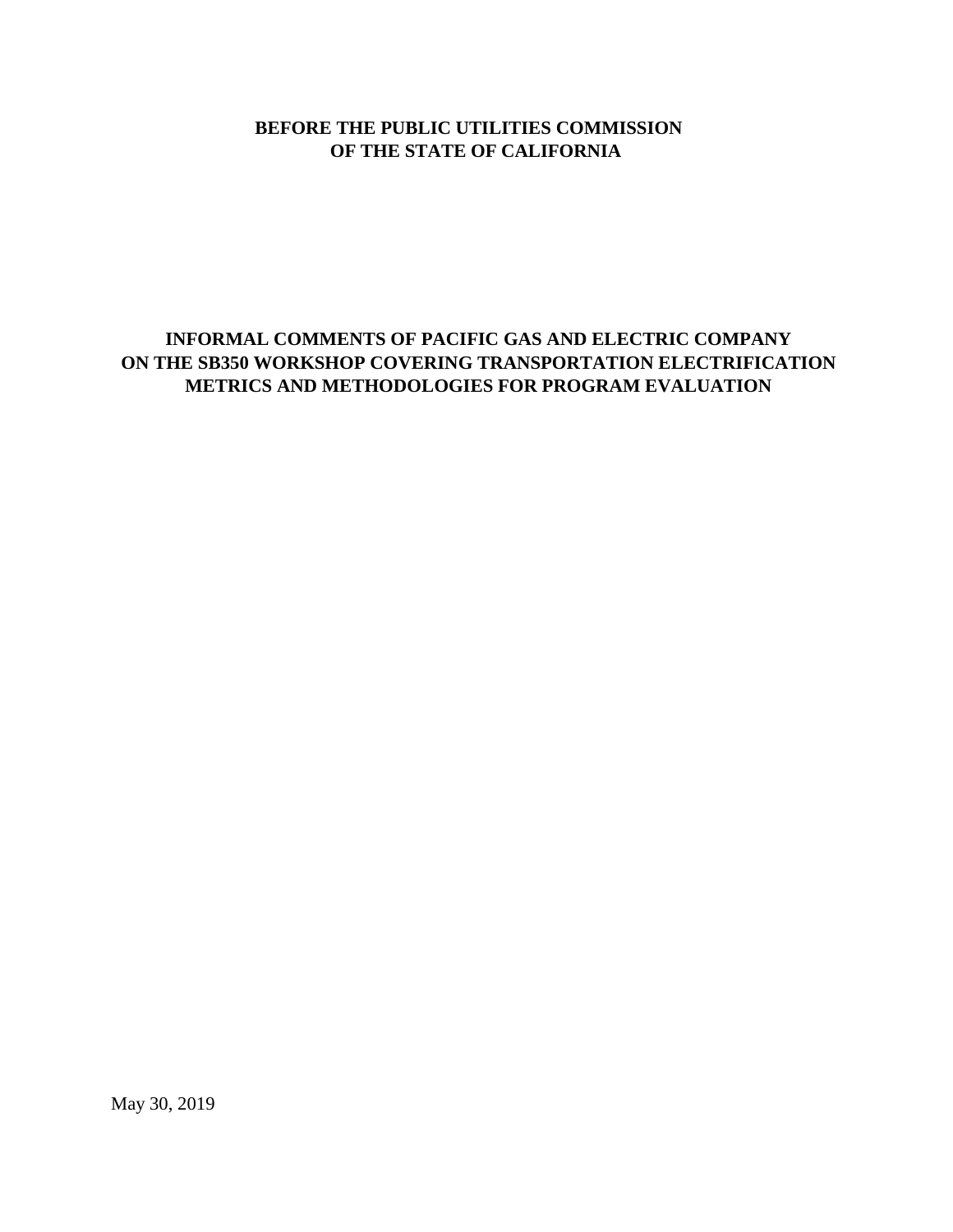#### **I. Introduction**

Decisions D.18-01-024, D.18-05.040, and D.18-09-034 adopted data collection and reporting templates that all six investor owned utilities (IOU) should endeavor to complete for each of the SB 350 transportation electrification (TE) programs authorized by the California Public Utilities Commission (Commission).<sup>1</sup> On May 9, 2019, Energy Division hosted a workshop at the Commission's San Francisco office to discuss the data collection, reporting, metrics, and evaluation methodologies for the California IOUs' TE programs. The specific goals of this workshop were to:

- 1. Finalize the key research questions related to the IOUs' initial SB 350 TE investments.
- 2. Review and improve the efficacy of current data collection efforts related to SB 350 TE programs.
- 3. Identify evaluation metrics and methodologies that can best determine the most "successful" IOU TE programs (for example, \$/GHG reduction, \$/incremental EV adoption, \$/kWh load shift, etc.)
- 4. Identify data and reporting gaps and strategies to fill them.

In response to Energy Division's invitation to provide informal post-workshop

comments, PG&E provides the following.

## **II. Comments to the Workshop on SB 350 TE Metrics and Methodologies for Program Evaluation**

### **A. The early nature of TE activities will make it difficult to measure**

### **incremental adoption in the near term and should focus instead on lessons**

#### **learned.**

 $\overline{\phantom{a}}$ 

PG&E appreciates the desire of the Commission and other stakeholders to determine how

best to measure incremental adoption and emissions reductions resulting from the IOUs'

transportation electrification activities. Several presenters at the workshop emphasized that many

<sup>&</sup>lt;sup>1</sup> The data collection and reporting templates are available at www.cpuc.ca.gov/sb350te.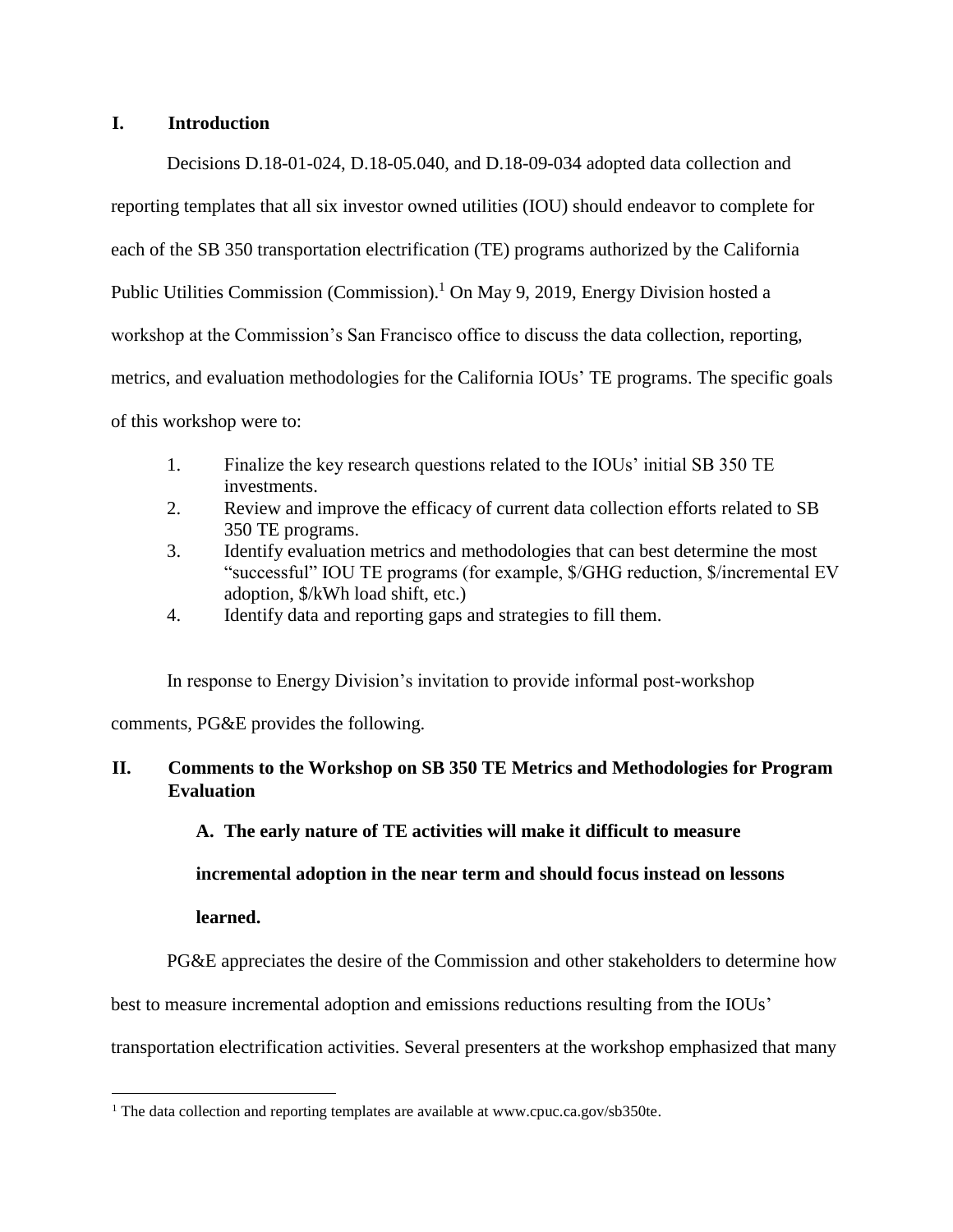factors can influence EV adoption and that the IOUs' current TE activities are pilots testing technologies that are still in the early stages of technology development. As a result, it was unclear what the best methodologies would be to measure incremental adoption at this point. PG&E agrees with these comments that it may be too early to develop a single methodology to measure incremental benefits and that IOU investments should not be evaluated based on factors outside utility control.

Instead, PG&E believes that early evaluation efforts should focus on lessons learned that may help IOUs and stakeholders scale TE programs more broadly post the pilot phase. It is also important to keep in mind the nature of pilots, and that some of these pilots will not be able to scale to larger programs. In many cases, these learnings will be qualitative in addition to quantitative.

# **B. PG&E believes any evaluation approach should be applied at a broader portfolio level to allow for the differing nature of the pilots, programs, and market segments.**

The workshop presentations highlighted a mix of IOU activities that varied along market segment (e.g. light duty passenger vehicles, more mature medium and heavy-duty vehicles vs proprietary medium and heavy-duty vehicles that might be used at ports and airports), charging infrastructure (e.g. Level 2 vs DCFC charging infrastructure), and end-use location (e.g. disadvantaged communities). While the California Energy Commission (CEC) proposed an evaluation methodology focused on utilization, there was no clear consensus that this methodology would balance the need for access to charging infrastructure for residents in disadvantaged communities, nor that it would apply for all market segments. This highlights the difficulties of utilizing one metric or methodology to evaluate all IOU TE programs. PG&E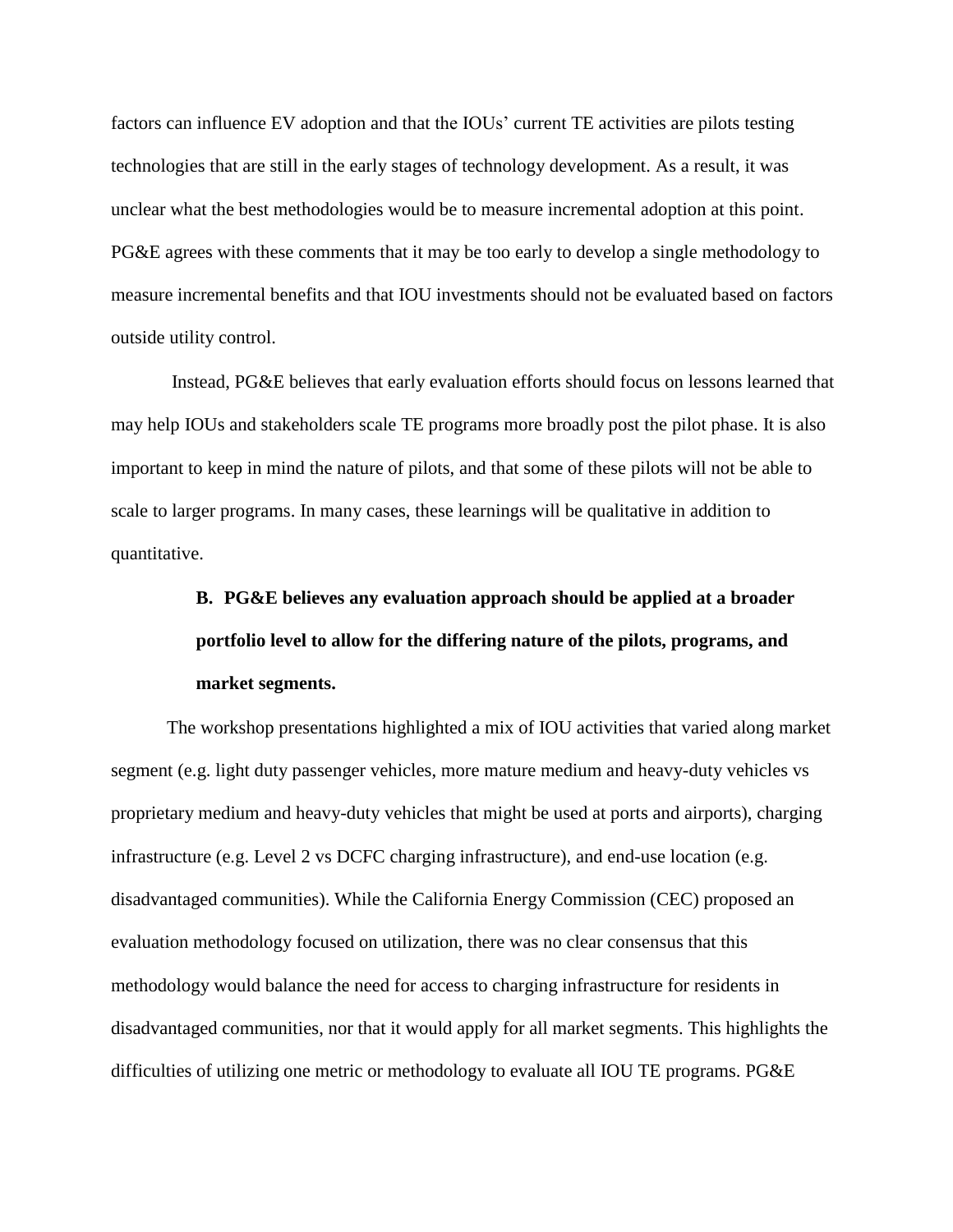believes that different evaluation approaches may be needed for individual market segments, charging types, and programs. Each IOUs' TE activities should be measured at a portfolio level as each program serves a different need.

# **C. Data requirements should derive from the evaluation methodology and must be balanced against the added cost and complexity of capturing the data.**

The data requirements, as currently designed, provide for a comprehensive set of data that can be utilized for program evaluation. However, PG&E recommends identifying the key questions that need to be answered from the pilots and broader standard review programs. Currently, the requirements seem geared towards quantity of data as the methodology is refined. Collecting this data adds complexity and costs. The IOUs are responsible for ensuring all required data is transmitted and that the data quality has been validated and verified. This requires appropriate resources, which will grow as the programs grow and more data is acquired. These costs accrue not only to the IOUs and ratepayers but also to end customers who may have to select more expensive chargers capable of supplying the required data. Identifying the relevant evaluation methodologies will help define which data is most valuable for collection and mitigate the need to collect data that is outside of the scope of the evaluation.

#### **III. Conclusion**

PG&E appreciates the Commission's leadership in clean transportation and TE and the opportunity to provide these comments related to metrics and program evaluation. PG&E encourages the Commission to focus on lessons learned in the early deployment of TE as opposed to incremental adoption and to take a portfolio approach to evaluation that considers the